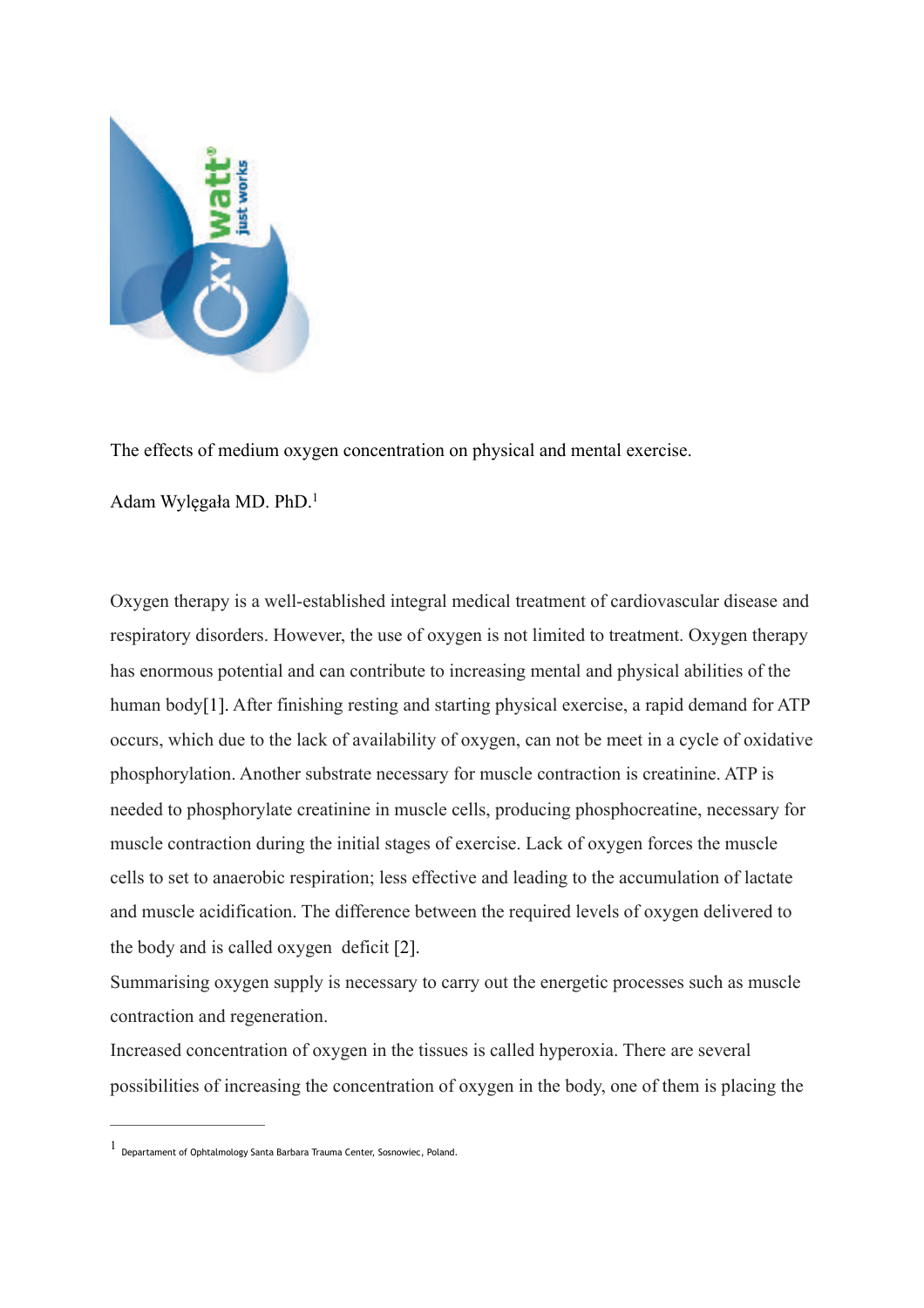patient inside a hyperbaric chamber or inhaling air with a higher oxygen concentration than the ambient air FiO2> 20.93%. Hypoxia leads to synthesis of hypoxia inducible factor  $1-\alpha$ (HIF-1  $\alpha$ ). The increase of HIF-1 $\alpha$  results in the formation of new blood vessels, vascularization and glycolysis. HIF-1α is also activated after the injuries sustained eg. during sports. That factor increases: the blood flow by widening blood, partial pressure of oxygen in the blood and accelerates the synthesis of proteoglycans and fibronectin and collagen production. Unfortunately, with increasing blood flow comes swelling, and the increase of collagen synthesis and proteoglycans can lead to scar formation. Increasing the concentration of oxygen in the blood will therefore decrease the synthesis of HIF-1 $\alpha$ , consequently, more rapid healing of injuries, decrease in swelling and pain. The essence of the therapeutic mechanism behind thermotherapy and massage is the increased availability of oxygen in the tissues $[3, 4]$ .

Recently, metal canisters containing oxygen at a concentration of 95% -99.5% appeared on the market. As is apparent from the work of Prof. Suchet and dr.Sikora's inhaling oxygen from containers Oxywatt® leads to a concentration of 30.62% [5]. Such concentration is safe as when oxygen was inhaled no symptoms of respiratory alkalosis, such as muscle cramps tachycardia or fainting were reported [6]. Inhalation of oxygen increases the maximal rate of  $O<sub>2</sub>$  delivery in rowers [7], cyclists of 10 %[8] as well as in runners. In a group of runners, breathing 40% oxygen has been shown to decrease in pH (acidosis) physiologically occurring during exercise.<sup>[9]</sup> Inhalation of 30% oxygen results in increased exhalation of  $CO<sub>2</sub>$  what is interpreted as increase in production of ATP in the process of oxidative phosphorylation [10]. One of the first study investigating the influence of inhaling oxygen on exercise consisted of administering the test group with different concentration of oxygen during maximal running on a treadmill. After inhalation of 40% oxygen, followed by a run, the length of maximal run increased to 300 seconds compared with 250 seconds when inhaled atmospheric air [11].

 Another study showed that inhaling 30% oxygen during rowing ergometer exercise raises the maximal rate of  $O_2$  uptake (VO<sub>2</sub>max). Also, oxygen-administration group obtained higher pH values and higher blood concentration of oxygen [7]. In addition, inhalation of 30% oxygen reduces the average heart rate by 5 beats per minute as compared to the inhalation of oxygen in the atmospheric air. The increase in the concentration of oxygen in the body, slows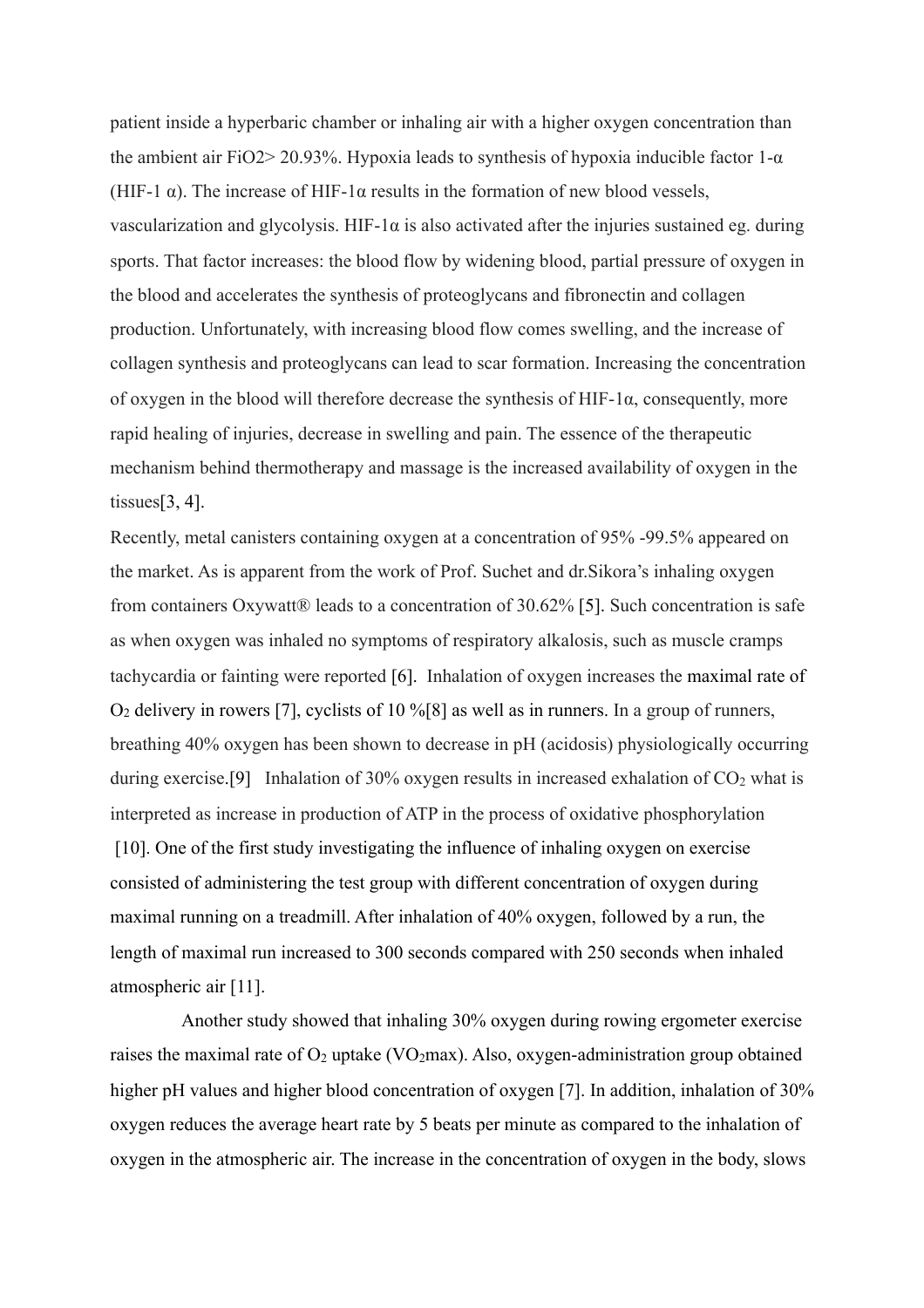down metabolism in the myocardium which enables more effort [12]. By lowering both respiratory rate and heart rate, it is possible to increase the frequency and length of effort. In another study, athletes breathed 30% oxygen through resting intervals during the Wingate test consisting of carrying out maximum effort on the ergometer. After warming up, followed 30 seconds Wingate test then came a period of relaxation which lasted 8 minutes. At this time, they render 8 breaths lasting about 2 seconds. The study group inhaled the oxygen from the single canister similar to Oxywatt® while the control group the atmospheric air in canister (placebo). After the resting time was over, another exercise commenced. The study showed a reduction in maximum power difference between the first and second test in a group of breathing 30% oxygen. Also, the average power during the exercise was higher in the study group. Less fatigue was also shown among people breathing oxygen as well as reduced plasma lactate and reduced number of average heartbeats [6]. Another effect of inhaling higher concentration of oxygen is a reduction of oxidative stress and plasma free radicals produced during exercise. A blood test of professional athletes running on a treadmill while inhaling oxygen, showed a decrease in the concentration of lactate dehydrogenase and malondialdehyde; (MDA) while inspiring 30% oxygen. Lactate dehydrogenase is a biomarker synthesized during oxygen deficit and moves pyruvate to lactate contributing to acidification of the muscles. Decrease in MOD means that the administration of 30% oxygen reduces the concentration of free radicals further damaging the muscles during exercise [13]. Administration of 50% Oxygen at both medium and strenuous exercises, leads to a constant oxygen saturation. [14]. Inhalation of 30% Oxygen increases minute ventilation of 21%. [15]. Breath of oxygen for two minutes causes a transient hyperoxia lasting three times longer than the time of administration of oxygen.[16] Hyperoxia in rowers shortened the time it takes to cross the 2500 m by 11 seconds. Rowers also used more energy (375 W compared to 352 W used during the inhalation of atmospheric oxygen) [17]. Inhalation of 30% oxygen while riding on a cycle ergometer showed a decrease in heart rate compared with 21% breathable oxygen. The researchers observed no change in the level of oxygen saturation which is associated with decreased blood flow in patients breathing oxygen. This effect was visible both during exercise and at rest. [18]

 Furthermore, inhalation of oxygen can affect mental abilities. During the administration of 30% oxygen, study participants were instructed to perform adapted visual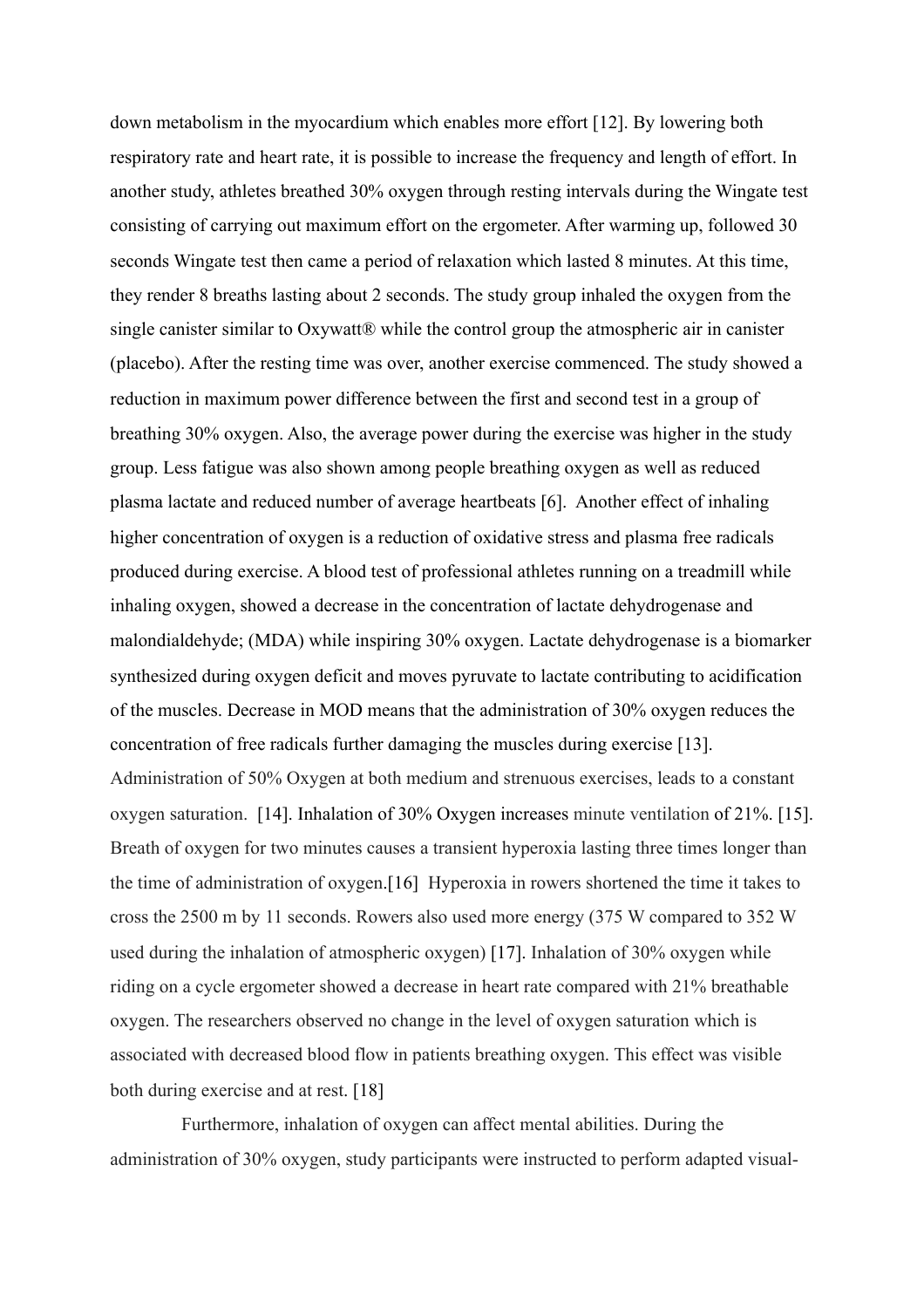spatial tasks. At the same time high resolution magnetic resonance imaging of the brain was conducted. Seven out of eight participants demonstrated improved visual spatial abilities during the administration of 30% oxygen. Research in MRI revealed increased activity within areas of the brain responsible for memory and spatial orientation, as well as visual coordination [19]. Inhaling oxygen from the disposable container directly before the task consisting of memorizing a list of words showed a statistically significant increase in the number of memorized words both 10 min and 24 h after the start of the exercise. The effect of increased assimilation of information after the administration of oxygen was noticeable, but the participants who did not inhale oxygen directly before looking at a list of words and only before recollection did not show increased skills. The researchers believe that the increased concentration of oxygen before mental effort, activates areas of the brain responsible for memory consolidation and concentration [20].

The administration of 30% oxygen during words reading leads to a 22% increase in memorized words compared with breathing atmospheric air. The reaction time was slightly shorter in patients breathing a higher oxygen concentrations [21].

Similarly, oxygen influences the reduction of response time, the time required to recognize the image and to make a decision, the time required for mathematical calculations. Also, researchers have shown a positive effect of oxygen on long-term memory [22]. Similar conclusions can be drawn from a study conducted by Chung et al. Oxygen reduces the response time associated with the pattern recognition. [23] Winder and Borrill has compared the effects of oxygen and glucose to a group of 104 healthy adults. It turns out that only oxygen contrary to glucose affects long-term memory [24]. Scholey et al. attempted to estimate the optimal time required to obtain a better memory skills while breathing oxygen. It turns out that this effect is visible 5 minutes and 2 min before remembering as well as directly before the reading of words to memorize. While breathing oxygen 10 min before reading the words had no effect on memory. [16]

## Summary.

 The influence of oxygen on the effectiveness of physical activity is well documented in numerous scientific studies. The oxygen inhaled in the concentration of 30% decreases the levels of lactate and heart rate while it accelerates muscle regeneration and reduces the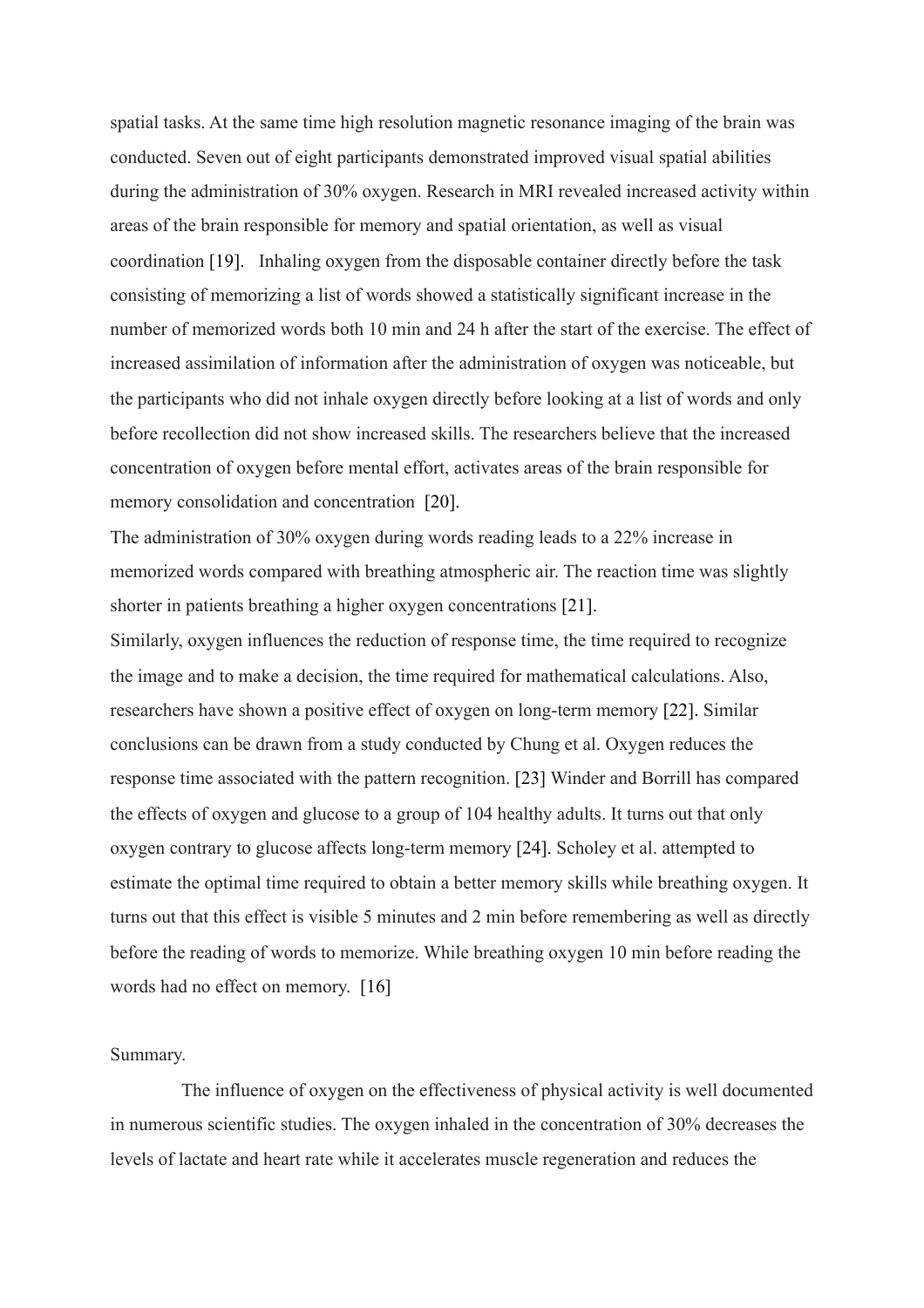concentration of free radicals. Inhalation of oxygen causes an increase in the maximal rate of O2 delivery. In addition, use of oxygen helps to increase both the power and duration of maximum effort. What's more visible are the effects of oxygen on mental abilities. Inhalation of oxygen affects memory skills, concentration and reaction speed, which can be used in sports requiring reflexes. Oxygen has the properties of promoting wound healing and rapid healing effect on the fatigue. Fatigue is caused by the depletion of energy resources, the accumulation of breakdown products and abnormalities in metabolism. Providing high levels of oxygen promotes the ATP production and transformation of metabolites.

A drop in heart rate and breathing can be used during breaks between exercises, yielding a more effective relaxation. Also, taking a few breaths for 20 minutes before sleep contribute to the increase in regeneration. This effect is confirmed by observations of individual players.

"I was running during training for a couple of times a day, very brief episodes of intense exercise, I breathed oxygen during breaks about 5 breaths on each. I felt as if my lungs were better oxygenated, it calmed my breath and accelerates the regeneration of leg muscles. I also noticed that my attention was greater on the exercises performed. I have been using oxygen during long distance trails. After running a few kilometers I took 3-5 deep breaths. I felt that it improves my respiratory system, affects the muscle performance and strength. I have observed a decrease in heart rate and calming breath. "

Based on the research presented and the literature, about 5 breaths should inhaled from the Oxywatt® container lasting 1-2s to get positive results.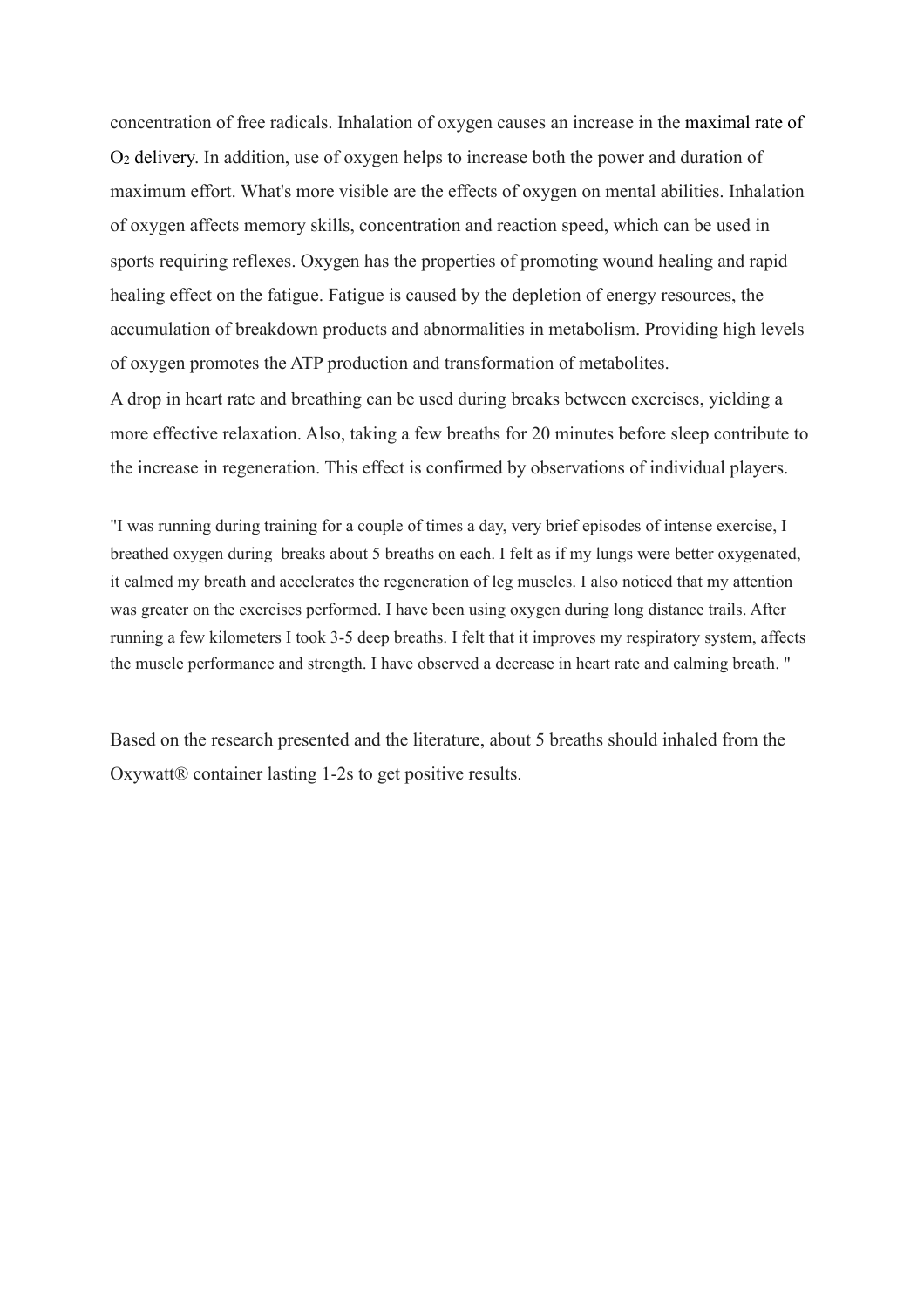- 1. Wylęgała A.: The Effects of Physical Exercises on Ocular Physiology J. Glaucoma, 25, pp. e843–e849 (2016)
- 2. Stanisław Konturek: Konturek Fizjologia człowieka. Podręcznik dla studentów medycyny, wyd. II- - Books on Google Play, Elsevier Health Sciences, Wrocław, (2013)
- 3. Nauta T.D., van Hinsbergh V.W.M., Koolwijk P.: Hypoxic signaling during tissue repair and regenerative medicine Int. J. Mol. Sci., 15, pp. 19791–19815 (2014)
- 4. Ishii Y., Deie M., Adachi N., Yasunaga Y., Sharman P., Miyanaga Y., Ochi M.: Hyperbaric Oxygen as an Adjuvant for Athletes Sport. Med., 35, pp. 739–746 (2005)
- 5. Sucheta A., Sikora K.: Wyznaczanie stężenia tlenu w inhalatorze OXYWATT, AKADEMIA TECHNICZNO-HUMANISTYCZNA w BIELSKU-BIAŁEJ, Bielsko-Biała,
- 6. Suchý J., Heller J., Bunc V.: The effect of inhaling concentrated oxygen on performance during repeated anaerobic exercise Biol. Sport, 27, pp. 169–175 (2010)
- 7. NIELSEN, MADSEN, SVENDSEN, ROACH, SECHER: The influence of PaO2, pH and SaO2 on maximal oxygen uptake Acta Physiol. Scand., 164, pp. 89–97 (1998)
- 8. Knight D.R., Schaffartzik W., Poole D.C., Hogan M.C., Bebout D.E., Wagner P.D.: Effects of hyperoxia on maximal leg O2 supply and utilization in men J. Appl. Physiol., 75, (1993)
- 9. Nummela A., Hamalainen I., Rusko H.: Effect of hyperoxia on metabolic responses and recovery in intermittent exercise Scand. J. Med. Sci. Sport., 12, pp. 309–315 (2002)
- 10. Prieur F., Busso T., Castells J., Bonnefoy R., Benoit H., Geyssant A., Denis C.: Validity of oxygen uptake measurements during exercise under moderate hyperoxia. Med. Sci. Sports Exerc., 30, pp. 958–62 (1998)
- 11. Wilson G.D., Welch H.G.: Effects of hyperoxic gas mixtures on exercise tolerance in man. Med. Sci. Sports, 7, pp. 48–52 (1975)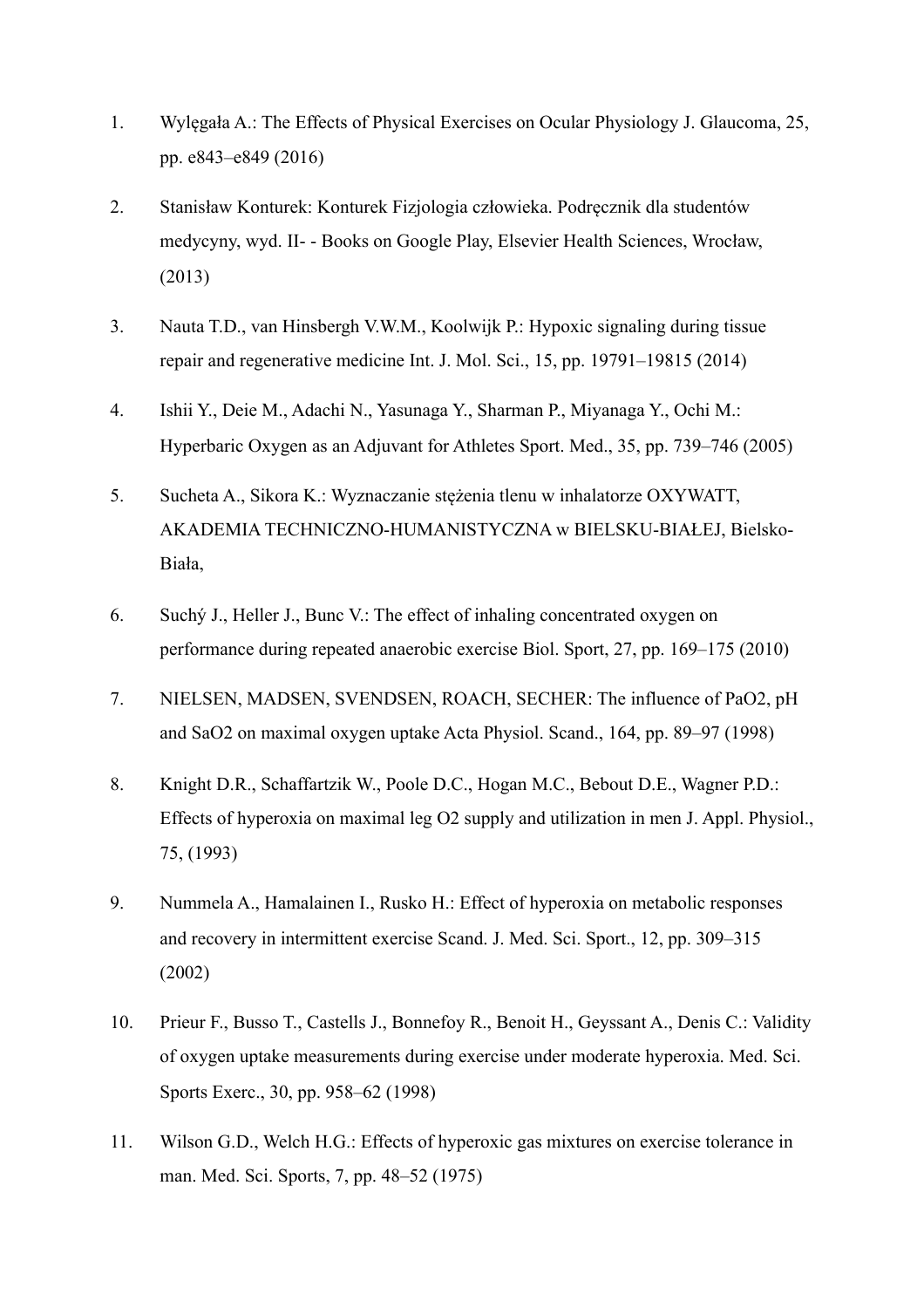- 12. Chung S.C., Lee B., Tack G.R., Yi J.H., Lee H.W., Kwon J.H., Choi M.H., Eom J.S., Sohn J.H.: Physiological mechanism underlying the improvement in visuospatial performance due to 30% oxygen inhalation Appl. Ergon., 39, pp. 166–170 (2008)
- 13. HAN S.-W., KIM H.-R., LIM S.-G., Kim C.-S.: Effects of high concentration oxygen intake on muscle damage and oxidative stress after exhaustive exercise J. Exerc. Nutr. Biochem., 6, pp. 20–27 (2011)
- 14. Wilkerson D.P., Berger N.J.A., Jones A.M.: Influence of hyperoxia on pulmonary O2 uptake kinetics following the onset of exercise in humans Respir. Physiol. Neurobiol., 153, pp. 92–106 (2006)
- 15. Becker H.F., Polo O., McNamara S.G., Berthon-Jones M., Sullivan C.E.: Effect of different levels of hyperoxia on breathing in healthy subjects J. Appl. Physiol., 81, (1996)
- 16. Scholey A.B., Moss M.C., Wesnes K.: Oxygen and cognitive performance: the temporal relationship between hyperoxia and enhanced memory Psychopharmacology (Berl)., 140, pp. 123–126 (1998)
- 17. Peltonen J.E., Rantamäki J., Niittymäki S.P., Sweins K., Viitasalo J.T., Rusko H.K.: Effects of oxygen fraction in inspired air on rowing performance. Med. Sci. Sports Exerc., 27, pp. 573–9 (1995)
- 18. Chung S.C., You J.H., Yi J.H., Sohn J.H.: Influence of 30% Oxygen on Heart Rate and SPO2 during Cycle Exercise in Healthy Subjects Korean J. Sci. Emot. Sensib., 9, pp. 1–7 (2006)
- 19. Chung S.C., Tack G.R., Lee B., Eom G.M., Lee S.Y., Sohn J.H.: The effect of 30% oxygen on visuospatial performance and brain activation: An fMRI study Brain Cogn., 56, pp. 279–285 (2004)
- 20. Moss M.C., Scholey A.B.: Oxygen administration enhances memory formation in healthy young adults Psychopharmacology (Berl)., 124, pp. 255–260 (1996)
- 21. Chung S.-C., Lim D.-W.: Changes in memory performance, heart rate, and blood